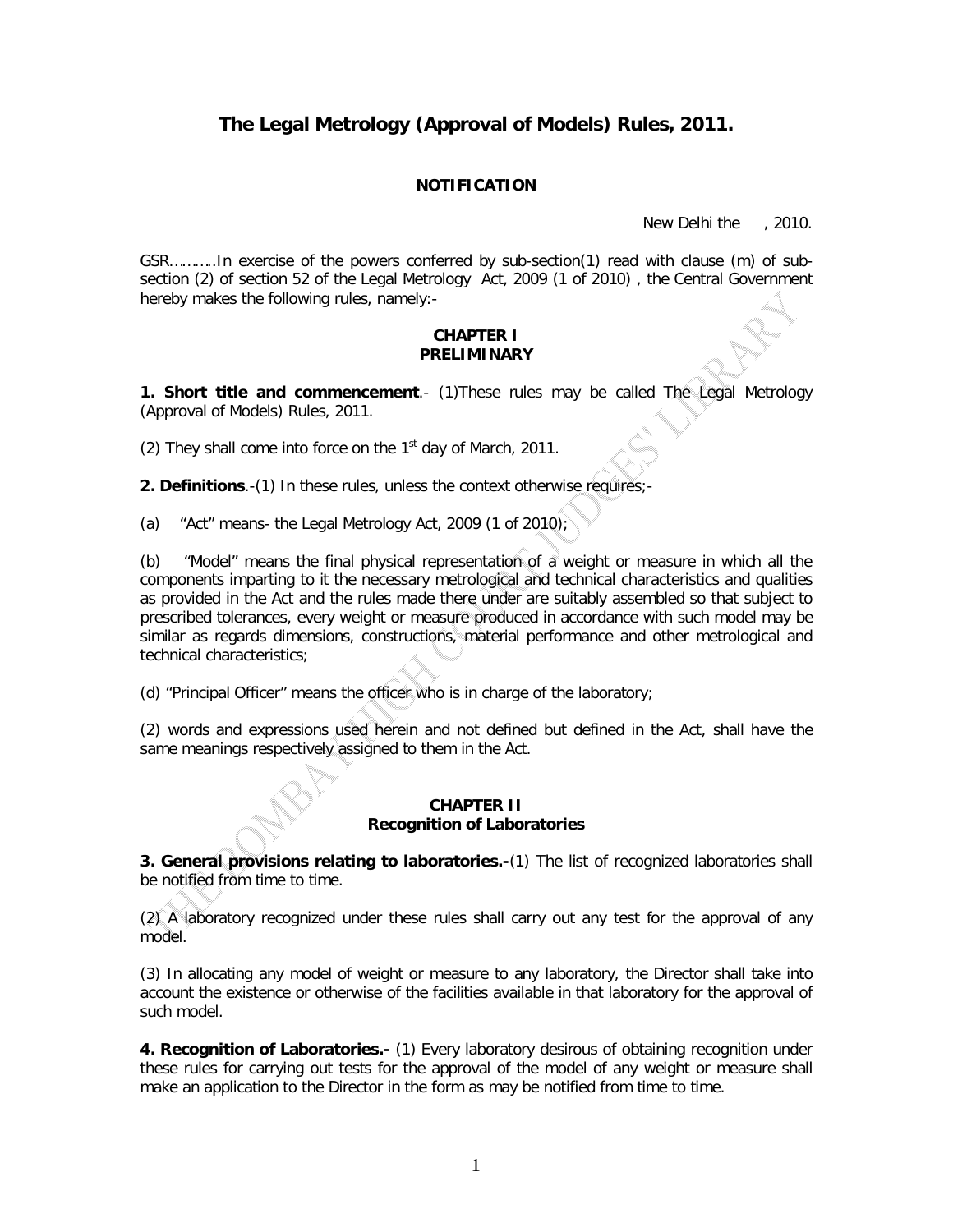(2) Every application referred to in sub-rule (1) shall be made by the Principal Officer of the laboratory.

(3) When an application is made under sub-rule (1) for the recognition of a laboratory, the Director shall, before issuing the certificate of recognition send one or more of his officers to the laboratory and obtain a report whether the laboratory,-

(a) has the necessary measuring equipment, testing facilities and buildings maintained in a proper conditions;

(b) has the necessary qualified staff, component to undertake the tests for recommending the approval of model of the concerned weight or measure; **PRAD** 

(c) is situated in an appropriate environment;

(d) has an adequate recording system;

(e) is likely to give expeditious efficient and adequate service; and

(f) is ready and willing to get its equipment verified periodically by such other appropriate laboratory, as may be specified by the Director.

(g) has the certificate issued by the National Accreditation Board of Laboratories (NABL) in the parameter or field in which model test is proposed to be undertaken.

(4) The Director shall, after considering the information supplied to him by his officer, or officers referred in sub-rule (3) and if necessary, after a visit to the laboratory, shall issue to the applicant laboratory a certificate of recognition specifying therein the terms and conditions subject to which the recognition is granted, and the code number which has been assigned to the laboratory.

(5) Where no application for the recognition of a laboratory has been made, or where such application having been made has not been disposed of, the Director may if he is satisfied that it is urgently necessary so to do, issue, with the consent of the principal officer in-charge of the laboratory a provisional certificate of recognition to a laboratory which, in the opinion of the Director fulfils all the requirements of sub-rule(3) and the provisional certificate so issued shall be valid for one year.

(6) The certificate of recognition granted to laboratory may be suspended by the Director in the event of the omission or failure on the part of the laboratory to observe the terms and conditions specified under sub-rule (4):

Provided that no such suspension shall be made except after giving to the laboratory a reasonable opportunity of showing cause against the proposed action.

(7) Where any certificate of recognition to a laboratory is suspended under sub-rule (6), the order of suspension shall not be vacated unless the omission or failure of compliance of terms and conditions for which such suspension was made has been made good.

(8) The Director or his authorised officer may visit the laboratory as and when required and the Principal Officer will permit inspections and render all assistance for the purpose including the production of records with regard to model testing.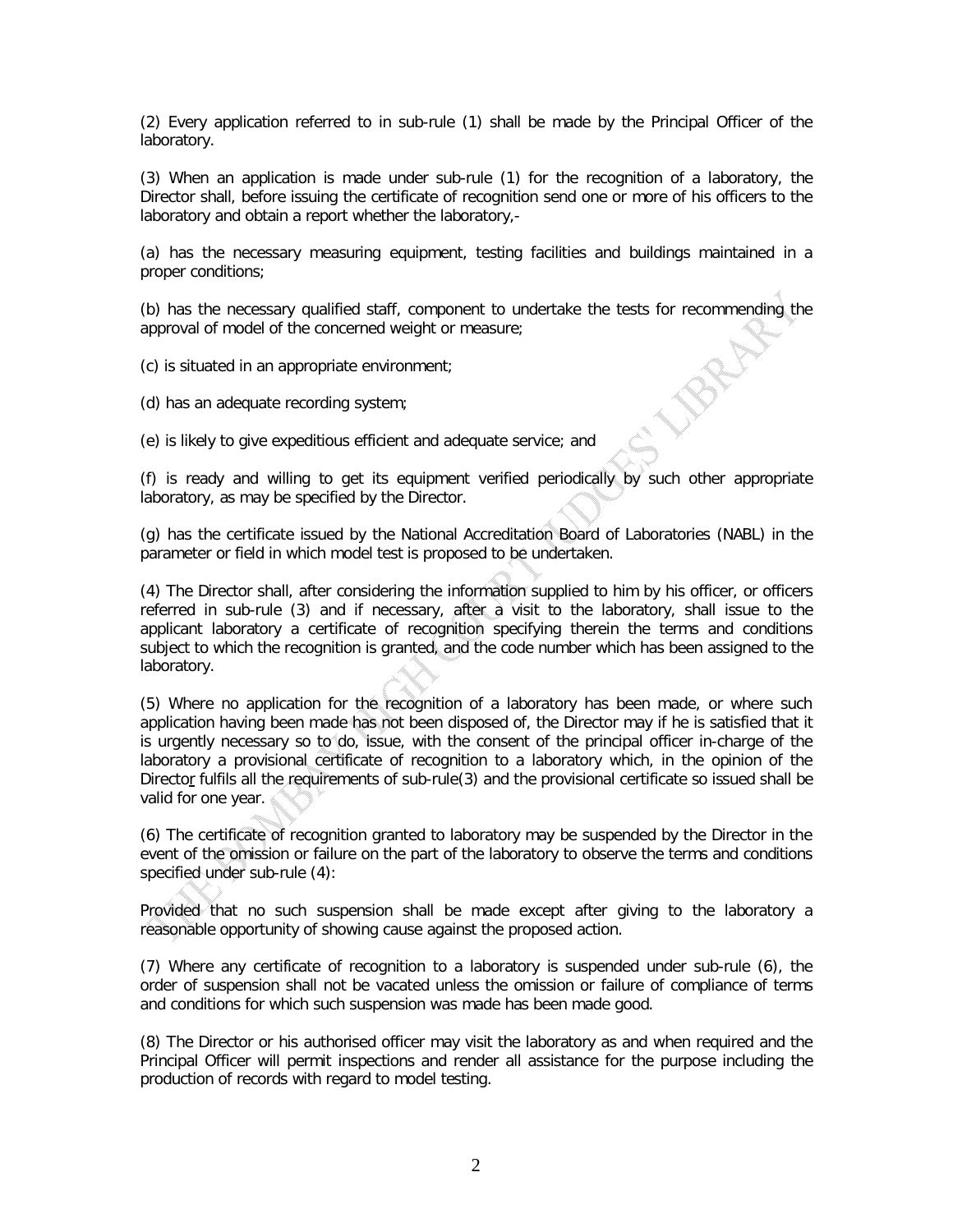(9) The Principal Officer shall submit annually to the Director a report in respect of the models tested by them, the fee collected, time taken for each testing and such other relevant particulars. (10) The Principal Officer, while testing the models adopt such procedures as may be prescribed by the Director from time to time.

(11)The certificate of recognition granted to a laboratory may be cancelled by the Director if the circumstances of the laboratory are such that it cannot be reasonably expected to function properly as a recognized laboratory or if there are sufficient reasons to suspect that the laboratory has been guilty of corrupt practices.

Provided, that no certificate of recognition shall be cancelled except after giving to the concerned laboratory a reasonable opportunity of showing cause against the proposed action.

## **CHAPTER III APPROVAL OF MODELS**

**5. Application for the approval of models.**- (1) An application for the approval of model shall be made to the Director and shall contain.-

(a) the full name and address of the applicant or where the model is imported from other countries, the name and address of the manufacturer as well as the dealer in India.

(b) a brief description of the weight or measure the class to which it belongs and the probable uses for which the weight or measure is intended to be produced;

(c) data regarding metrological and technical characteristics and qualities of the weight or measures;

(d) test procedure followed by the manufacturer;

(e) trade name or brand name and type of the weight or measure.

(2) Every application shall be accompanied by not less than two copies of,-

(a) a sketch and section-wise drawings of general arrangements and installation of such weight or measures including therein the details of construction of the weight or measure in such manner as to enable the visualization of the weight or measures in its finished form, and;

(b) a document describing the following namely:-

(i) the principles of construction and the method of operation of the weight or measure;

(ii) the safety devices provided to prevent any fraudulent or inaccurate operation of the weight or measure;

(iii) the manner in which and the extend to which the weight or measure may be adjusted or corrected;

(iv) the place where the verification stamp or seal, or both, may be affixed;

(v) plans of general arrangements and installations drawings of the weight or measure and, where necessary detailed installation instructions;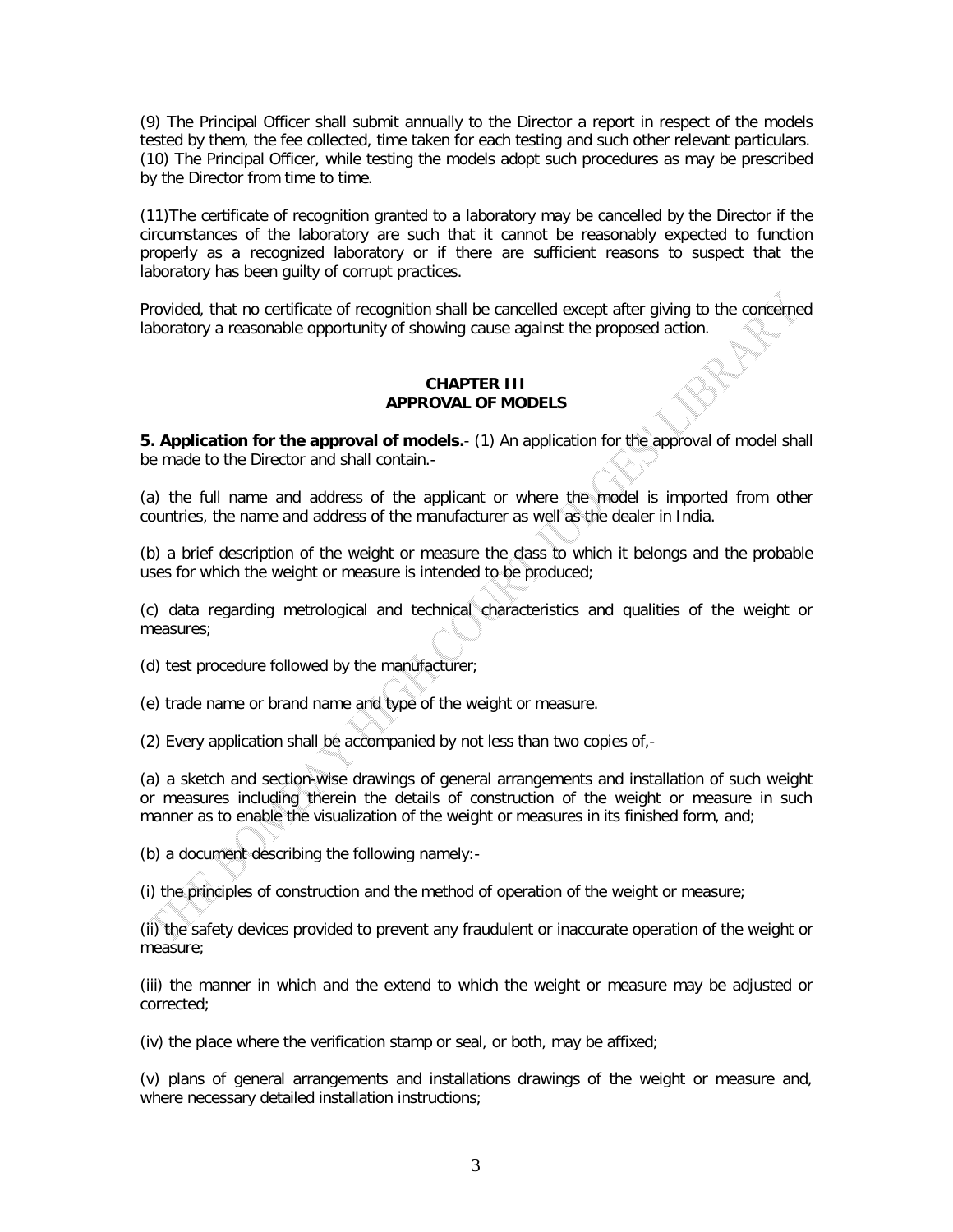(vi) two photographs of the model clearly indicting the mandatory declarations to be included as a part of the certificate of approval of the model;

(vii) actual circuit diagram (for digital type);

(viii) place/places on the instrument where the verification stamp or seal or both have to be applied to prevent fraudulent practices;

(ix) copies of the user's manual, printed pamphlets and other literatures;

(x) any other information which the applicant may consider to be useful for assessing the performance, and facilitating the approval of the model;

(3) If the weight or measures is provided with supplementary or additional devices, full information with regard to such supplementary or additional devices, such as drawing, descriptions in relation to the said weight or measures, shall also be given along with the application.

**6. Submission of the models of weight or measure.-**(1) Every person, who submits any model of weight or measure or weighing and measuring instrument for approval (hereinafter in this rule referred to as, the applicant), shall deposit to the credit of the recognized laboratory, a fee as prescribed in the rule 19 of these rules.

(2) All the documents referred to in rule 5 shall be sent by the Director to the recognized laboratory which carries out the tests for the approval of the model, to enable the laboratory to ascertain whether such documents conform to the details of the results of the tests carried out by it for the approval of that model."

(3 Where the nature of weight or measure is such that due to its voluminous nature it cannot be submitted to the laboratory for testing, the recognized laboratory may under take the testing of such model at such place as it may deem fit:

Provided that, where the test is undertaken at any premises other than those of a recognized laboratory, the applicant shall pay for the duration of such test, the traveling and daily allowances of the persons deputed for such tests and such allowances shall be payable at such rates as may be admissible to such persons in accordance with the rules in force in the recognized laboratory."

(4) The applicant shall provide such facilities as may be required by the team of persons deputed by the recognized laboratory for the purpose of carrying out the necessary tests for the approval of the model.

(5) The installation, tests and removal of the model shall be done at the cost and risk of the applicant.

(6) The Central Government and the recognized laboratory shall not be responsible for any loss or damage that the model may sustain the course of examination and testing.

(7) Where any model submitted to a recognized laboratory for approval is not removed by the applicant after the expiry of six months from the date on which a certificate of approval was granted or refused in relation to such model, such model shall become forfeit to the Central Government, and that Government shall dispose of the model in such manner as it may think fit.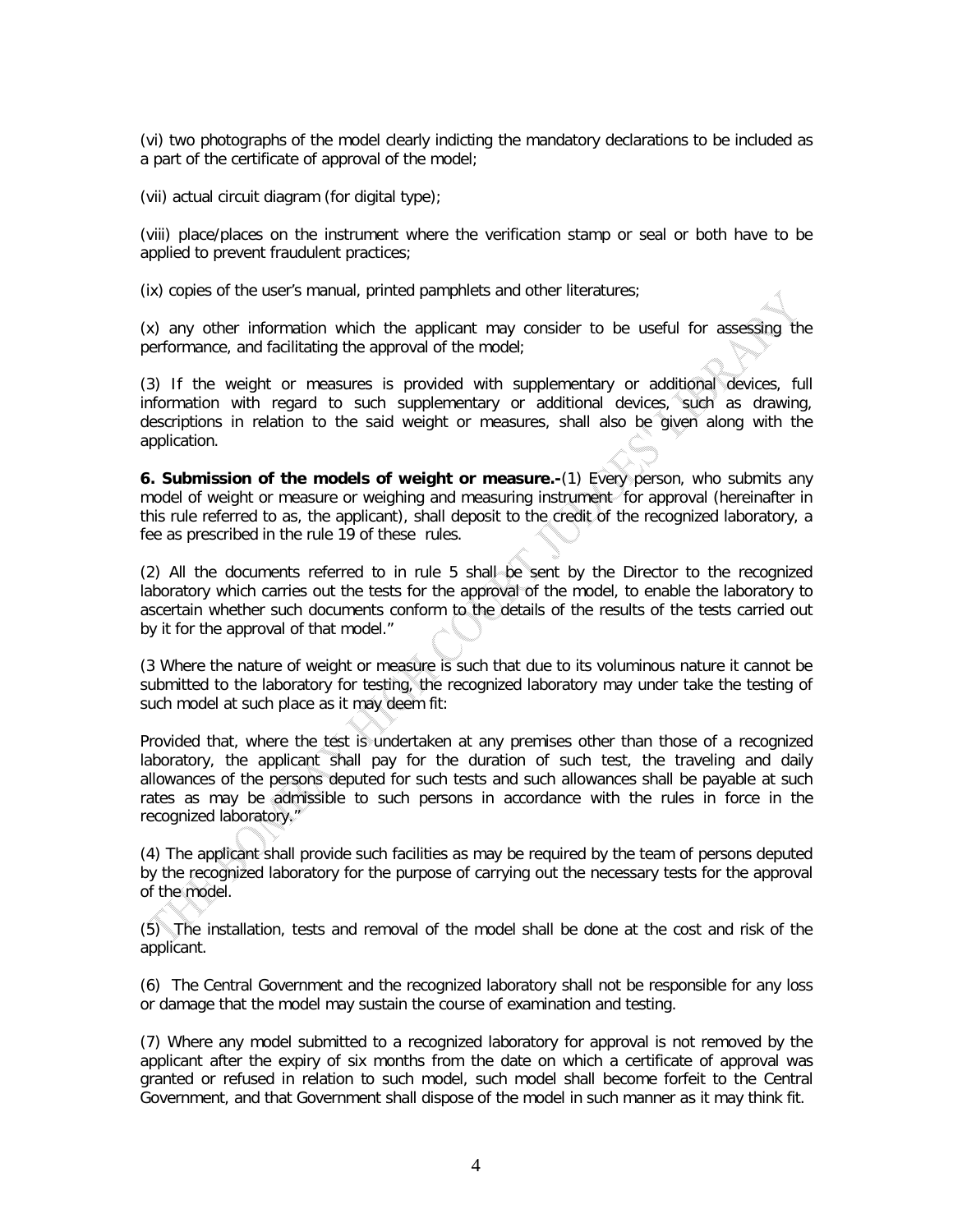(8) The Director may, if he is satisfied that the test for the approval of any model is likely to take more than three months and on receipt of satisfactory preliminary test reports from the laboratory, issue subject to such conditions as may be specified in the certificate, a provisional certificate to enable the manufacturer, to manufacture at his own risk the weight or measure in relation to which the model has been submitted for approval:

Provided that manufacture, distribution or sale of such instrument shall be discontinued immediately when the provisional model approval certificate has been withdrawn by the Director. Provided further that in case the tested model does not meet the requirements of the model approval test, all instruments covered by the provisional certificate and sold in the market shall be withdrawn with immediate effect at the manufacturer's cost.

**7. Tests for the approval of model.-** (1) The tests needed for the assessment of the fitness or otherwise of a model submitted for approval shall be carried out under the normal conditions of use, whether actual or stimulated, or the weight or measure and shall be made with a view to –

(a) ascertaining whether such model conforms to the standards established, in relation to such model, by or under the Act and the rules or to the recommendations of the International Organization of Legal Metrology (OIML);

(b) finding out the ability of such model to maintain accuracy and other metrological characteristics and qualities after it has been put to use for such minimum number of times or over such minimum period as the Director, may, by general order, specify in relation to the class of weight or measure to which the model pertains;

(c) determining the performance of such model under varied conditions of use;

(d) determining the metrological and technical characteristics of the model after taking into account the possible incidence of influence factors and their effect on metrological and technical characteristics;

(e) determining whether they carry the mandatory declarations required under the Act and the rules;

(f) determining whether the place or places of sealing on the instrument suggested by the manufacturer is sufficient to prevent their fraudulent use;

(g) determining generally, the behaviour of the model, that is to say, its robustness, reliability and susceptibility to fraudulent use;.

(2) Every model shall be tested in accordance with such test procedure as may be laid down by the Director in relation to the class of weight or measure to which such model pertains;

Provided that until the test procedure is laid down by the Director in relation to any class of weight or measure, the test of any model pertaining to such class of weight or measure shall be carried out in accordance with such procedure as would, in the opinion of the recognized laboratory, enable it to recommend the grant of certificate of approval in relation to such model.

**8. Procedure for the issue of certificate of approval.** - (1) After the completion of the tests, the recognized laboratory shall send a report of its findings to the Director with its recommendations whether the model satisfies the requirements of the Act and the rules made there under.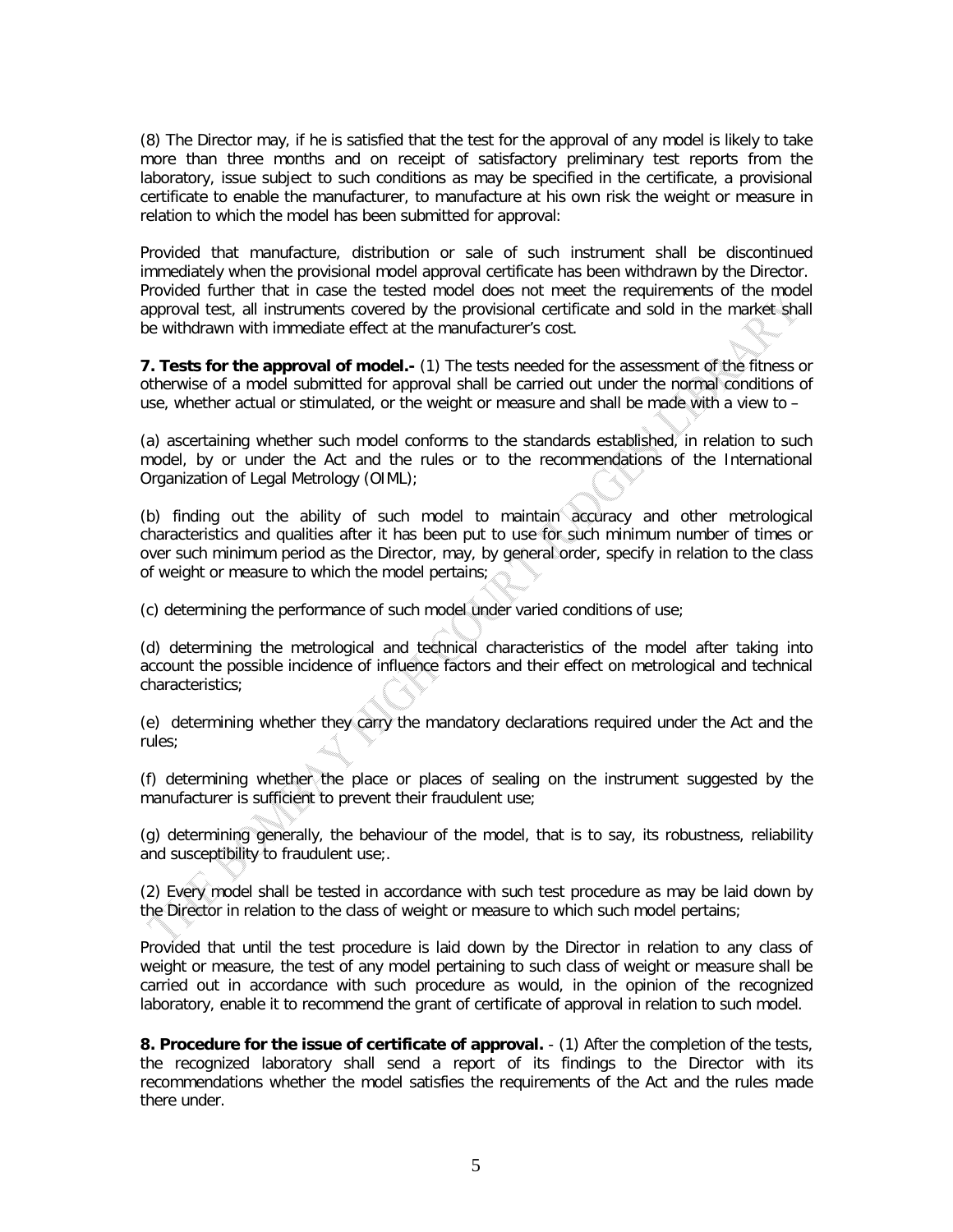(2) The recognized laboratory may in an appropriate case, recommend that the approval may be accorded provisionally to enable it to conduct detailed tests and where in pursuance of such recommendation, provisional approval is granted, test may be carried out on such number of instruments under such conditions of installation and use, as may be specified by the Director, and such tests may also be continued, where the recognized laboratory thinks fit so to do, in the place of use of the weight or measure, and the tests at such place of use shall be detailed ones and of such duration and carried out on such number of weights or measures as may be specified by the Director.

(3) The Director may require the recognized laboratory to send to him the detailed test procedure adopted by that laboratory in approving the concerned model.

(4) On examination of report made by the recognized laboratory, the Director shall, where he is of opinion that no further test is required to be carried out, submit the report to the Central Government and where he is of the opinion that further tests are required, remit the report back to the recognized laboratory for carrying out such further tests; and there upon the recognized laboratory shall, after carrying out further tests, submit a report to the Director.

(5) Where consideration of the report of the recognized laboratory, the Director is of the opinion that a certificate of approval in relation to that model should be issued, it shall recommend to the Central Government the issue of the certificate and shall also forward to that Government a copy of the report submitted to it by the recognized laboratory.

(6) The Central Government may, if the issue of a certificate or provisional certificate of approval has been recommended by the Director, issue such certificate and authorize the Director to authenticate the certificate for and on behalf of the Central Government.

(7) No provisional certificate issued under sub-rule (6) shall remain valid for a period exceeding one year from the date of its issue.

Provided that the Central Government may, if is satisfied, on the recommendation of the recognized laboratory, it is necessary in the public interest so to do, extend the period of validity of the provisional certificate for such period as it may think fit;

Provided further that the Central Government may also, on an application made to it by the concerned manufacturer, extend the period of validity of the provisional certificate for such further period as it may think fit if it is satisfied that the recognized laboratory, having failed to complete the tests before the expiry of the period of validity of the provisional certificate, has unreasonably omitted to recommend the extension of such period.

(8) A code number shall be assigned to each approved model and the code number so assigned shall be indicated in the certificate, or provisional certificate of approval, as the case may be.

(9) Where the model of any weight or measure to which these rules are applies has been approved, the models of different denominations of such weight or measure shall not require any approval of such denominations which are manufactured in accordance with the same principles according to which, and the same material with which the approved model has been manufactured.

**9. Procedure where issue of certificate of approval is not recommended.** - Where the recognized laboratory does not recommend the issue of a certificate of approval in relation to any model, it shall specify its reasons therefore to the Director who shall communicate such reasons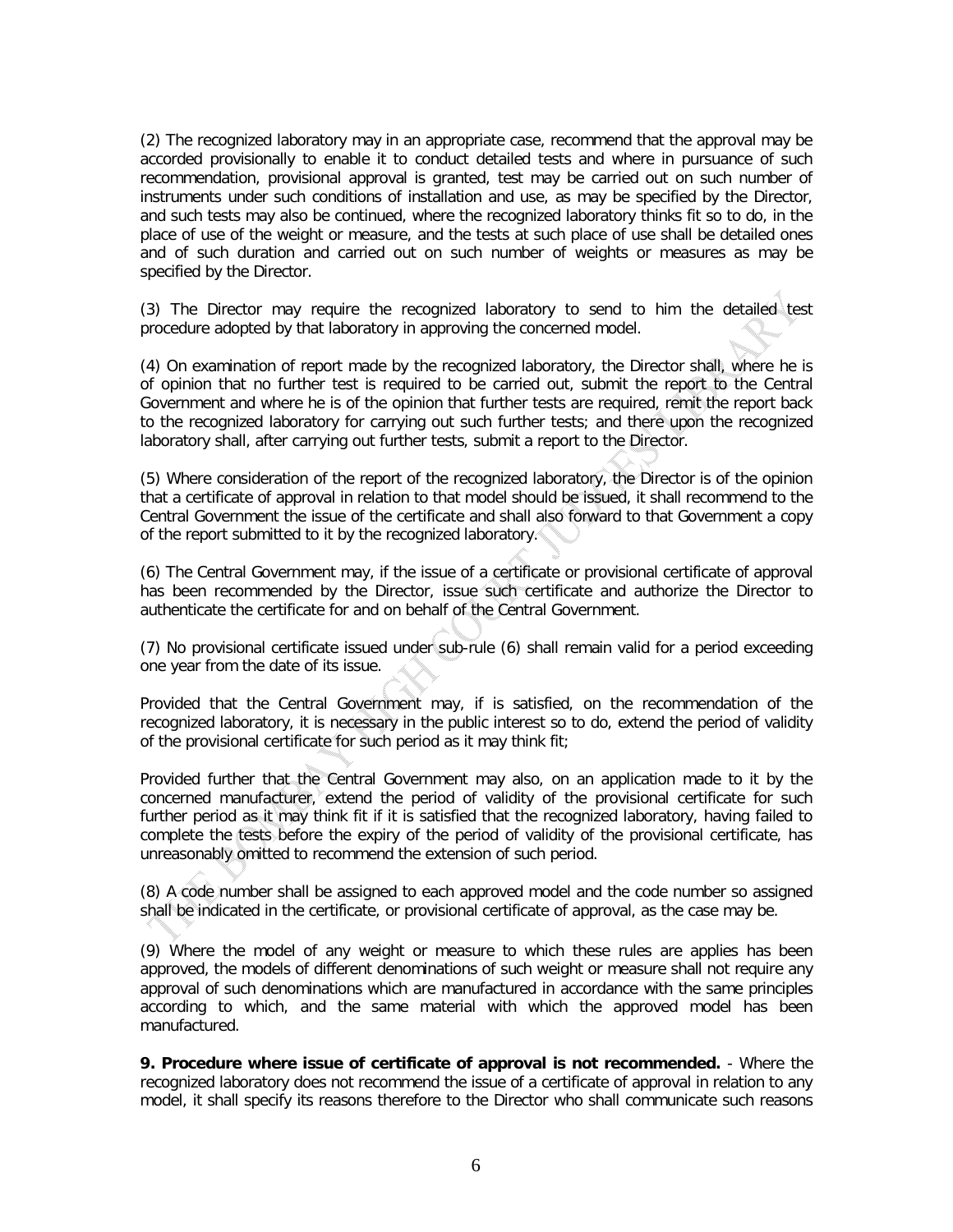to the applicant with such directions as he may think fit and thereupon the applicant may make a representation to the Director to the effect that the issue of the certificate of approval should have been recommended by the recognized laboratory and on considering such representation, the Director may either reject it or recommend to the Central Government the issue of certificate of approval.

**10. Re-submission of disapproved model for approval**. – (1) Where any model is not approved, the disapproved model may be re-submitted for approval after carrying out therein such modifications as may be necessary.

(2) Where any disapproved model is resubmitted for approval, it shall be deemed, for the purpose of levy of fees and tests under these rules, to be a fresh application for the approval of that model

**11. Contents of a certificate of approval. -** (1) The certificate of approval shall also contain the following information namely: -

**NOOKE** 

- (a) the number of the certificate;
- (b) a brief description of the model;
- (c) the mark assigned to the approved model;
- (d) the category of weight or measure;
- (e) a brief statement of the results of the tests;

(f) the special conditions, if any, to be complied with for the manufacture, verification and use of weights or measures conforming to the model; and

(g) the place or places where the verification seal or stamp or both may be affixed.

(2) The certificate of approval shall become effective on and from the date of its publication in the Official Gazette.

(3) Where any weight or measure is intended for a special use, the certificate of approval in relation to such weight or measure shall indicate the special use.

(4) The Director shall cause the necessary model certificate to be published in the official Gazette.

(5) the Director may also cause the information referred to in the foregoing sub-rules to be published in the journal, if any , published by the Central government.

**12. Mark of approval**. - (1) The mark assigned to the model shall contain the national identification letters, namely, IND, the last two digits of the year of the issue (for example, 77), the code number assigned to the laboratory and the code number assigned to the model.

(2) The mark assigned to the approved model shall be clearly and legibly affixed at such place of the model as may be specified in the certificate of approval and also on each weight or measure produced by the maker or manufacturer in accordance with the approved model: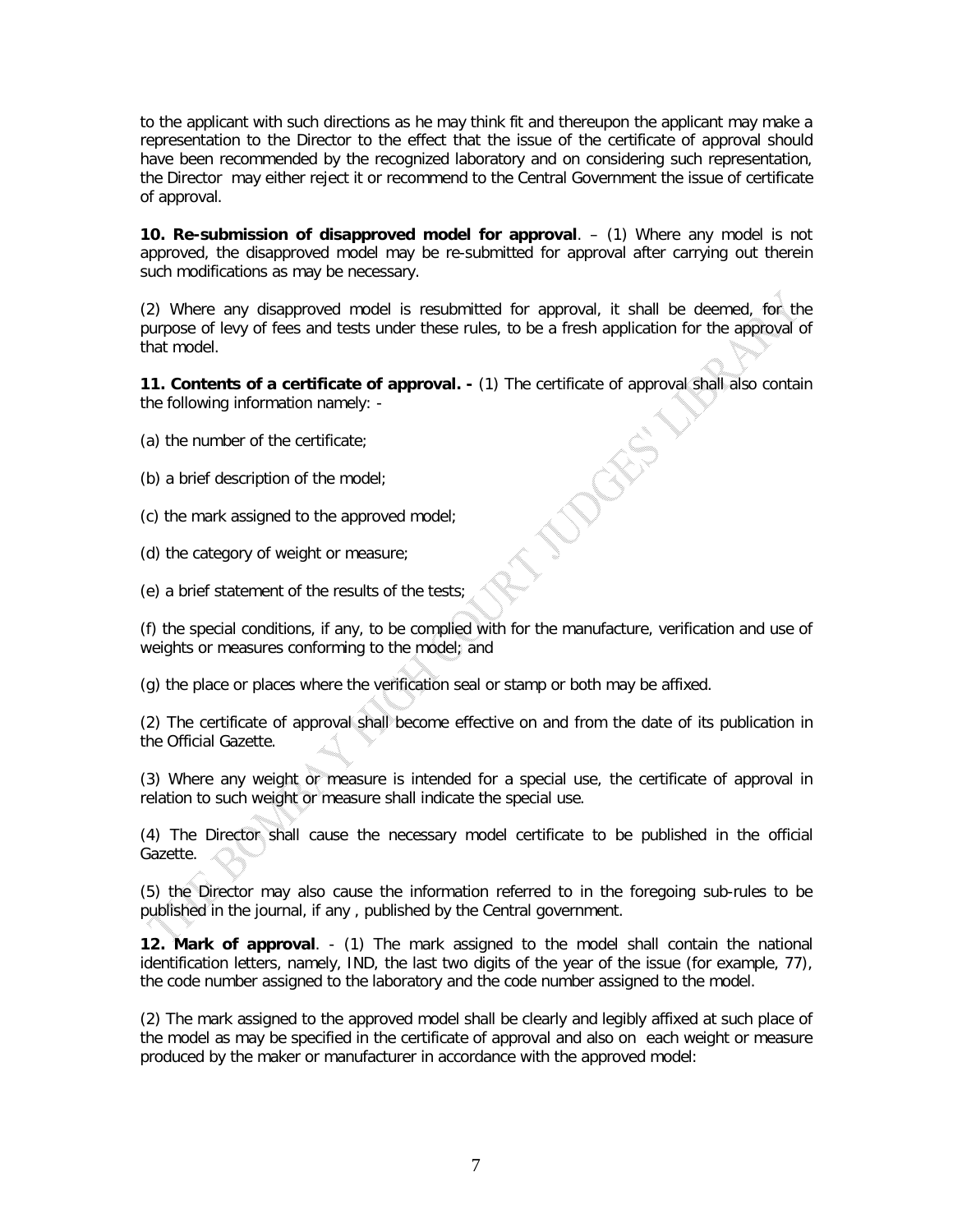Provided that if the approved model of the weight or measure conforming to such model is such that the mark assigned to the approved model cannot be affixed on it (for example, where it is fragile or too small), that mark may be associated with the conditions specified in the certificate of approval:

Provided further that, where the approval is of a limited character, the mark of approval shall be accompanied by a special mark indicating the limitations of the approval and different special marks may be made for different limitations.

**13. Revocation of certificate of approval**.  $-$  (1) A certificate of approval may be revoked if the Central Government is satisfied that; -

(a) the model which had been previously approved no longer complies with the units specified in the rules made under the Act, or

(b) the model has ceased to conform to the standards for the time being in force in relation to such model, or

(c) defects in regards to reliability, accuracy or performance have generally been noticed in the course of use of the products (weights or measures ) manufactured in accordance with such model, or

(d) where the manufacturer does not following either wholly or partly, the conditions specified in the certificate of approval:

Provided that no such certificate shall be revoked unless the holder of such certificate has been given a reasonable opportunity of showing cause against the proposed action.

(e) where the manufacture or any other person has significantly altered the approved design of the model or the circuit diagram.

(2) Where the certificate of approval of any model has been revoked, the production of any weight or measure in accordance with such model shall be stopped on and from such date as may be specified in such order of revocation and every weight or measure made or manufactured at any time between the date of revocation and the specified date shall notwithstanding such revocation be subject to verification In accordance with the provisions of the Act and the rules in force on the date of such revocation:

Provided that where, on such verification, it is found that the use of any such weight or measure is likely to cause errors, beyond those permitted for such weight or measures, in any weight or measurement carried out with it, the Director may by order, prohibit the sue of such weight or measure.

**14. Suspension of certificate of approval**. - (1) A certificate of approval of a model may be suspended by the Director in the event of the omission or failure on the part of the holder of such certificate;

(i) to make or manufacture weights or measures in accordance with the model to which the certificate relates, or

(ii) to conform to the rules or standards in relation to any weight or measure manufactured in accordance with the model, or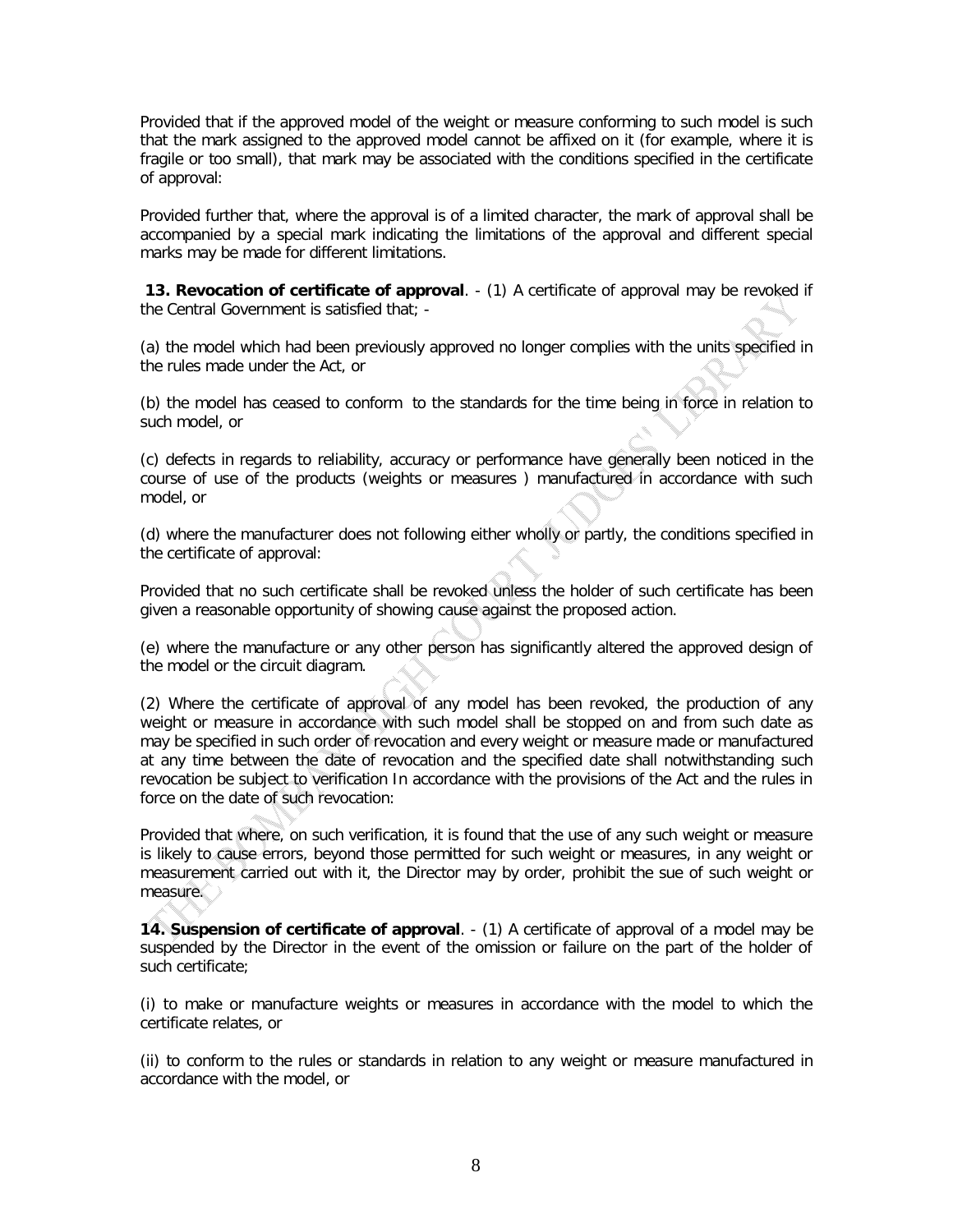(iii) to comply with the conditions specified in the certificate of approval:

Provided that no such suspensions shall be made except after giving to the holder of the certificate a reasonable opportunity of showing cause against the proposed action.

(2) Where any certificate of approval has been suspended under sub-rule (1), the order of suspension shall not be vacated unless the omission of failure for which such suspension was made has been made good.

(3) Where the certificate of approval has been suspended under sub-rule (1), an inventory of the existing stock shall be made by the Controller of Legal Metrology of the Concerned State who will also ensure that no further sale will be made unless the suspension of the certificate of approval is revoked by the Director.

**15. Revocation and suspension of certificates to be published.** - Every order of revocation or suspension of certificate of approval shall be published, as far as may be, in the manner specified in rule 11.

**16: Deposit of Models or its drawings**. - (1) The Director may call for any weight or measure the model of which has been approved or any of its component, or its dummy, where he is of the opinion that it is necessary so to do in the public interest.

(2) The approved models, parts, drawings or dummies, submitted in accordance with the subrules (1) shall be preserved for the purposes of record and reference and shall not be opened to inspection by the public.

**17. Provisions relating to weight or measure for which model approval is ordinarily not necessary.** - (1) For the purpose of approval of any model of any weights or measure, required under section 22, the officer acquiring such weight or measure shall intimate to the Director the need for the testing of the model of such weight or measure, and, on receipt of such intimation, the Director shall, if he is satisfied that the model of such weight or measure needs testing, call upon the manufacture to produce such model for a test by the recognized laboratory specified by him:

Provided that where there is no model of the weight or measure so acquired it shall be the duty of the manufacturer to furnish, from the manufacturing line, one sample of the class of weight or measure and to produce such sample for test by the recognized laboratory specified by the Director.

(2) The recognized laboratory shall, as soon as may be practicable after carrying out the tests referred to in sub-rule (1), make a report to the Director as to the results of such test.

(3) If, on perusal, of the results of such test, the Director is satisfied that the model or sample, as the case may be, does not conform to the standards established by or under the Act, he shall call upon the manufacture to remove the deficiencies within such time as may be specified by him; and if the deficiencies are not removed within the time so specified, the license of the manufacture, in so far as it relates to the manufacture of the weight or measure, the model or sample of which was tested, shall be liable to be cancelled.

**18. Provisions relating to testing of substitute materials.** - (1) A substitute material shall be sent by the manufacturer, within seven days from the date on which the first commences to manufacture with the substitute material, to the Director who shall cause it to be forwarded to a recognized appropriate laboratory for approval.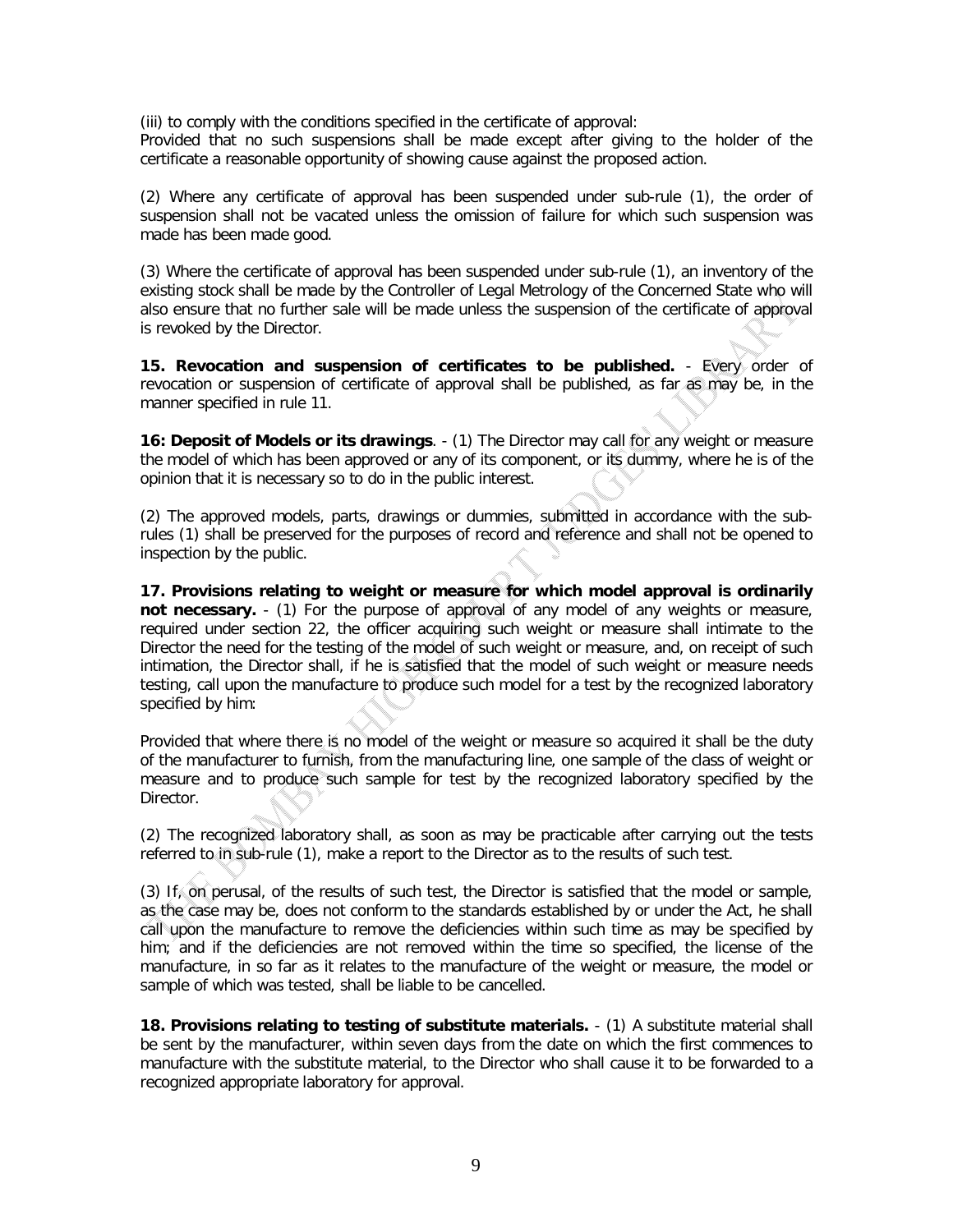(2) Where the substitute material is sent to a recognized laboratory for test, such laboratory shall conduct the necessary test and determine whether the use of the substitute material will serve the purpose for which the model was approved and in case the recognized laboratory is of the opinion that the substitute material is not suitable then it may be treated as a new model.

(3) The recognized laboratory shall forward its findings to the Central Government through the Director.

**19. Fees for testing of model of weight or measure to be deposited.-** Whoever submit application for approval of model of weight or measure or weighing and measuring instruments to the Director of Legal Metrology and Director of Legal Metrology direct for testing of said model as per rule 5, applicant shall deposit fees for testing cost of the laboratory in the following manner:

(i) rupees five thousand in the form of demand draft drawn in favour of laboratories for the testing of mechanical type model of weights or measures or **weighing and measuring instruments** intended to be manufactured for sale, purchase, distribution or delivery in the course of any trade or commerce.

(ii) rupees ten thousand in the form of demand draft drawn in favour of laboratories for the testing of digital or electronic type model of weights or measures or **weighing and measuring instruments** intended to be manufactured for sale, purchase, distribution or delivery in the course of any trade or commerce.

(iii) A Fees, half of the testing fees as prescribed in sub-rules (i) and (ii) of rule (19) for testing of the substitute material shall be deposited by the manufacturer.

**20. Licence to manufacture weight or measure when to be issued.-** (1) Before issuing a licence to manufacturing or importing any weight or measure the State Government shall satisfy itself that a certificate of approval of the model of such weight or measure has been granted by the Central Government under section 22 of the Act.

(2) when any certificate of any approval of model has been revoked by the Central Government the licence issued by the State Government for manufacturing or importing any weight or measure in accordance with such model shall stand suspended:

Provided that such suspension shall stand vacated if such model is subsequently approved by the Central Government.

**21. Repeal and savings.-** (1) The Standards of Weights and Measures (Approval of Models) Rules, 1987 (herein under referred to as the said rules) are hereby repealed. Provided that such repeal shall not affect:

(a) the previous operations of the said rules or anything done or omitted to be done or suffered therein; or

(b) any right, privilege, obligation or liability acquired, accrued or incurred under the said rules; or

(c) any penalty, forfeiture or punishment incurred in respect of any offence committed against the said rules; or